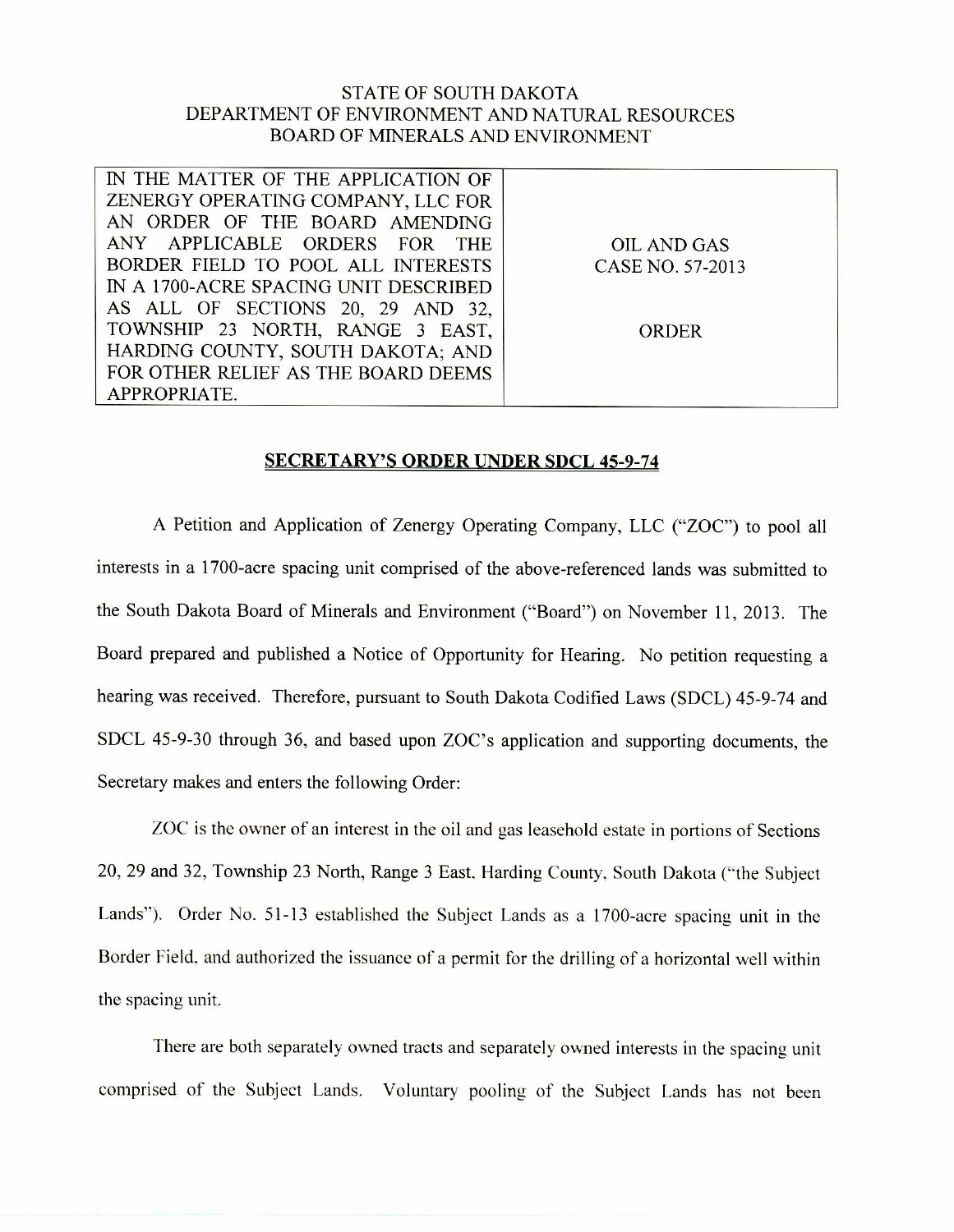accomplished.

Under the current case, ZOC has requested that the Board pool all interests in the aforementioned spacing unit, and that the Board authorize ZOC to drill, equip and operate the Gunderson South Federal 29F-32H horizontal well within said spacing unit. After this case was filed, ZOC changed the name of its well to the Pronghorn 32P-29-20H.

In ZOC's opinion, pooling the Subject Lands will increase the ultimate recovery of the pool, prevent waste, prevent the drilling of unnecessary wells and protect correlative rights.

## **IT IS THEREFORE ORDERED**

A. Pooling of all interests in the 1700-acre spacing unit comprised of Sections 20, 29 and 32, Township 23 North, Range 3 East, Harding County, South Dakota, is hereby granted for the Border Field. ZOC is hereby authorized to drill, equip and operate the Pronghorn 32P-29-20H well.

B. All expenses incurred in drilling, equipping and operating the Pronghorn 32P-29-20H well on the spacing unit, plus a reasonable charge for supervision and interest, and all production from the well, shall be allocated to the various tracts within the spacing unit on the basis of the ratio of the number of acres contained in each separately owned tract to the number of acres in the spacing unit.

C. Operations incident to the drilling of a well on any portion of the spacing unit shall be deemed for all purposes the conduct of such operation upon each separately owned tract in the spacing unit, and production allocated to each tract shall, when produced, be deemed for all purposes to have been produced from each tract by a well drilled thereon.

D. Any owner of mineral interests in the spacing unit may elect to participate in the risk and cost of the drilling and operation of the Pronghorn 32P-29-20H well at any time prior to completion of the well upon the basis of full participation or upon terms and conditions mutually agreeable to ZOC and the mineral interest owner.